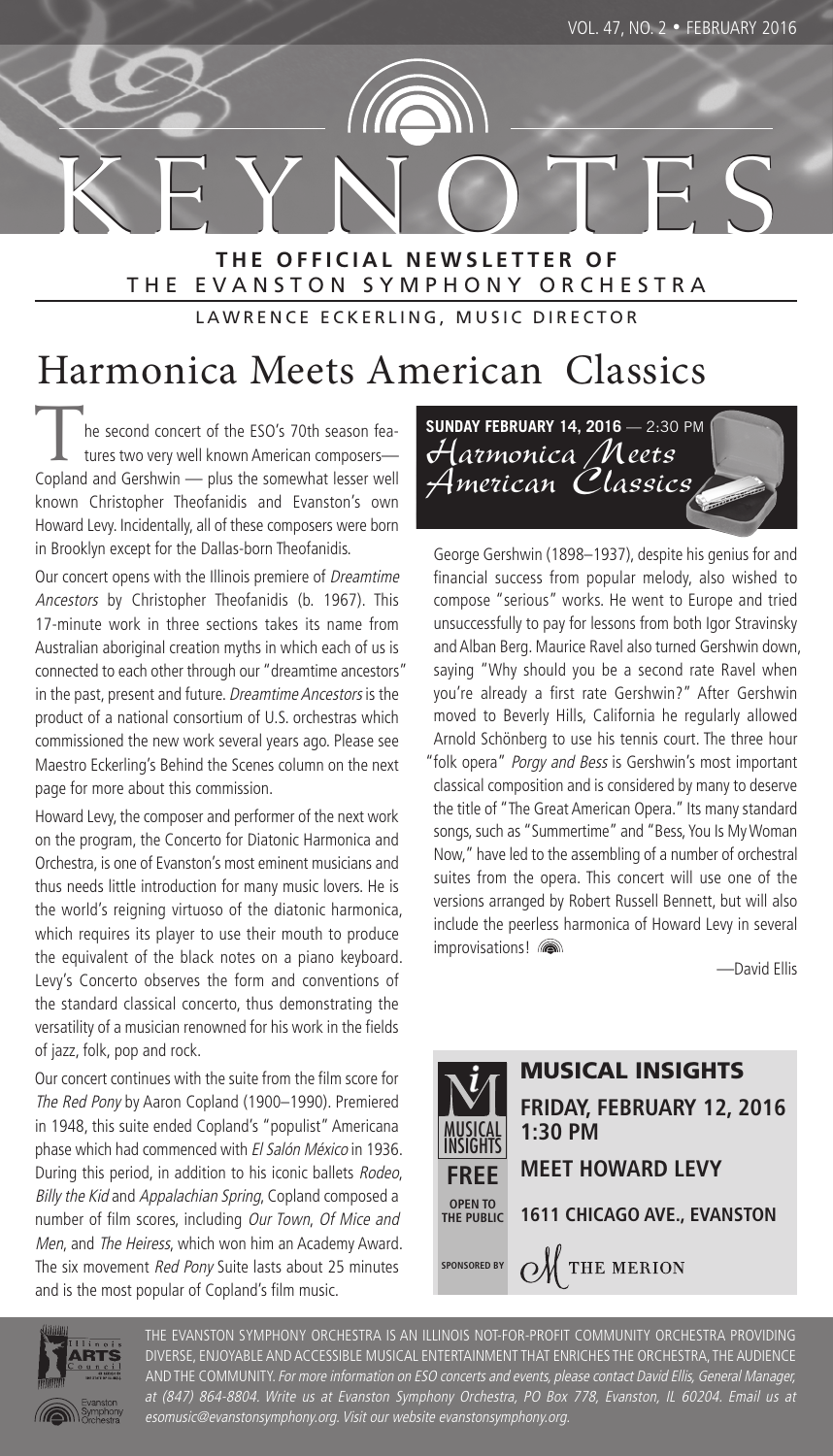## BEHIND THE SCENES



This upcoming concert has two very special aspects. The first is the Illinois premiere of a newly commissioned work by Christopher Theofanidis. And the second is our collaboration with renowned guest artist Howard Levy.

The Evanston Symphony Orchestra has twice before participated in joint commissioning projects to bring new music for the symphony orchestra to life. The first one, sponsored by Ford Made in America, resulted in Joan Tower's orchestral work also titled Made In

America, which was performed by the ESO in February of 2006. The second commissioned piece was Joseph Schwantner's Chasing Light..., performed in February 2009.The idea was to have one orchestra in each of the 50 states perform the work. With most commissions, a single orchestra pays for the composition, premiers the work, and far too often the music rarely gets performed thereafter, with no exposure to the world. In the case of the joint commission (or consortium), 50 orchestras share the cost of the commission, and 50 performances of the work take place, giving it multiple performances. This is a win/win situation for orchestras (both artistically and financially), and also for the composer who gets much more exposure for his work. On this concert we will be performing Christopher Theofanidis Dreamtime Ancestors. I am enjoying getting to know this work. As of this writing, we have had our first rehearsal and it went extremely well. I'm really looking forward to performing it with the Evanston Symphony, and I'm certain that you will enjoy it too!

I have been aware of this concert's guest artist Howard Levy and his amazing musicianship for about thirty-five years. During that time we met (and spoke) perhaps four times. I have performed on the same stage with him only twice before (both times never having spoken with him). But many of the musicians that I performed with over the years had performed EXTENSIVELY with him, and so I had kept up with his activities through them. Having initially only knowing him as an incredible jazz pianist, I found myself in New York around 1985 playing for a corporate event with two alternating bands from Chicago. The music was primarily country music, and in the other band was Howard Levy... playing *harmonica*! I was stunned then at how good he was. I commented to another musician who was a good friend of Howard's, and said how impressed I was with his harmonica playing. And then I muttered, "Thank God he doesn't conduct symphony orchestras!" And the friend of Howard's said, "Yes, Larry, but don't TELL him that" (implying that if I did tell him that, that he would be the next great symphony conductor). So I followed that musician's advice and refrained from saying that to Howard! But I'm thrilled to know that you will have the opportunity to be as stunned as I was in 1985 when he plays his own Harmonica Concerto with the ESO, and also joins the Orchestra in music from Gershwin's Porgy and Bess. (

> —Lawrence Eckerling Music Director, Evanston Symphony Orchestra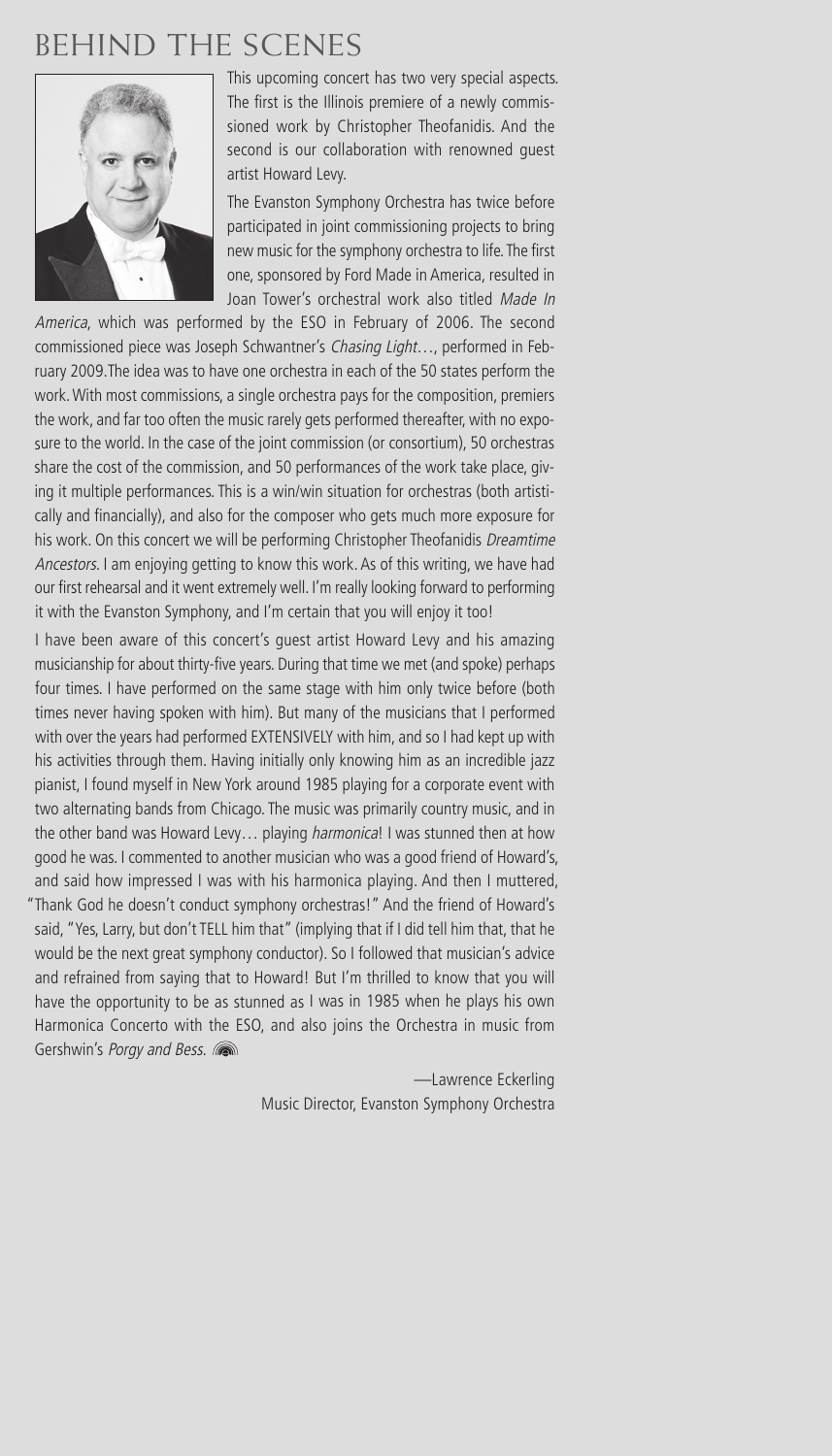### **Howard Levy: Evanston's Own Harmonica Master**



For me, it's a dream to play this piece in the town where I live," says harmonica virtuoso Howard Levy.

The dream comes true Feb. 14 as the Evanston Symphony Orchestra performs Mr. Levy's amazing "Concerto for Diatonic Harmonica and

Orchestra" with the composer as soloist.

The three-movement, 15-minute piece was composed in 2000 on a commission from the Illinois Philharmonic. "It took me six months to write," he says. "I worked on it on buses, trains and in hotel rooms while I was touring."

Each movement is written in a different church mode — Mixolydian, Dorian and Ionian — to give it a unique sound, and features improvisatory cadenzas for the soloist. Mr. Levy has recorded the piece with the Czech National Symphony and performed it more than three dozen times in Europe, Asia and North America, including at Orchestra Hall with the Chicago Sinfonietta and in specially adapted versions with the Hohner Accordion Orchestra in Germany and the Hong Kong Harmonica Orchestra.

Diatonic harmonica is the traditional single-key "mouth organ" or "blues harp" long used in classical and popular music. Mr. Levy developed a technique of "overblowing and overdrawing," bending the reeds to produce the other notes of the octave. This enables him to play every note across the entire spectrum of the instrument, like a chromatic harmonica, while retaining the soulful and hauntingly expressive quality of a blues harmonica.

The seminal moment took place in Evanston in September of 1969. After attending a rally at Northwestern University in support of the "Chicago 7" anti-Vietnam war protesters, he was inspired to express his feelings musically. "I felt like playing the 'harp.' I fished it out of my pocket, a Marine band in G… put it to my lips, and suddenly, I bent the 4 draw. I was shocked — that's what it felt like. WOW! Indescribable, an oral balancing act between vacuum, pressure, and breath that transformed the harp from a mun-



Howard Levy's diagram (in his own hand) showing how he can play a chromatic scale from a C Major diatonic harmonica, using a technique he first developed in Evanston in 1969.

dane wood and metal object into a magical, organic vessel that vibrated, sang, and changed me in the process forever, as it turned out. I felt like Columbus discovering a new continent."

Mr. Levy was born in Brooklyn and studied classical piano and pipe organ at the Manhattan School of Music, but his musical tastes were highly eclectic. "I grew up listening to a lot of popular music such as Hendrix, Sinatra and the Beatles. And I played sax, mandolin, harmonica and clarinet on the streets of New York for spare change." He saw Elvin Jones and Herbie Hancock at the Village Vanguard and such classical virtuosos as Itzhak Perlman, Janos Starker and Mstislav Rostropovich at Washington Irving High School, where he worked as a concert usher.

Both composer and concerto have strong local ties. He first came to Evanston in 1969 to study music at Northwestern. After returning to New York briefly in 1970, he moved back to Evanston and has been here ever since. His two children were born here and went to local schools. Before pursuing music full-time he did a lot of odd jobs in and around Evanston, including house painter, punch press operator, welder and plumber's assistant. Gradually he became active in the local music scene, playing jazz, folk, rock and Latin music on piano and harmonica. He started two bands, the Balkan Rhythm Band and the jazz ensemble NBV Quartet. From there his musical accomplishments have become even richer and more varied. He has played with such iconic artists as Steve Goodman, John Prine, Paul Simon, Kenny Loggins and Dolly Parton. He has written hundreds of compositions — "long, medium, short, in just about every style that I play in," appeared on more than 200 CDs and played on several movie soundtracks. In 1988 he cofounded the breakthrough jazz/bluegrass ensemble Bela Fleck and the Flecktones. Their reunion album "Rocket Science," released in 2011, earned him his second Grammy award.

Mr. Levy's association with the Evanston Symphony goes back decades, indirectly, when he first met ESO Music Director Lawrence Eckerling. They played their first (and until now only) gig together, a corporate event of jazz and

> R&B music, at Pick-Staiger Hall in 2003. "We've been talking a long time about playing this piece together," says Mr. Levy, "but our schedules never meshed. Now finally it's happening, and I'm thrilled!"

Adds Mr. Eckerling: "I'm absolutely delighted that it was able to work out this time, and am so looking forward to collaborating with him!" Two great local musical institutions — the Evanston Symphony and Howard Levy together for the first time!

—Les Jacobson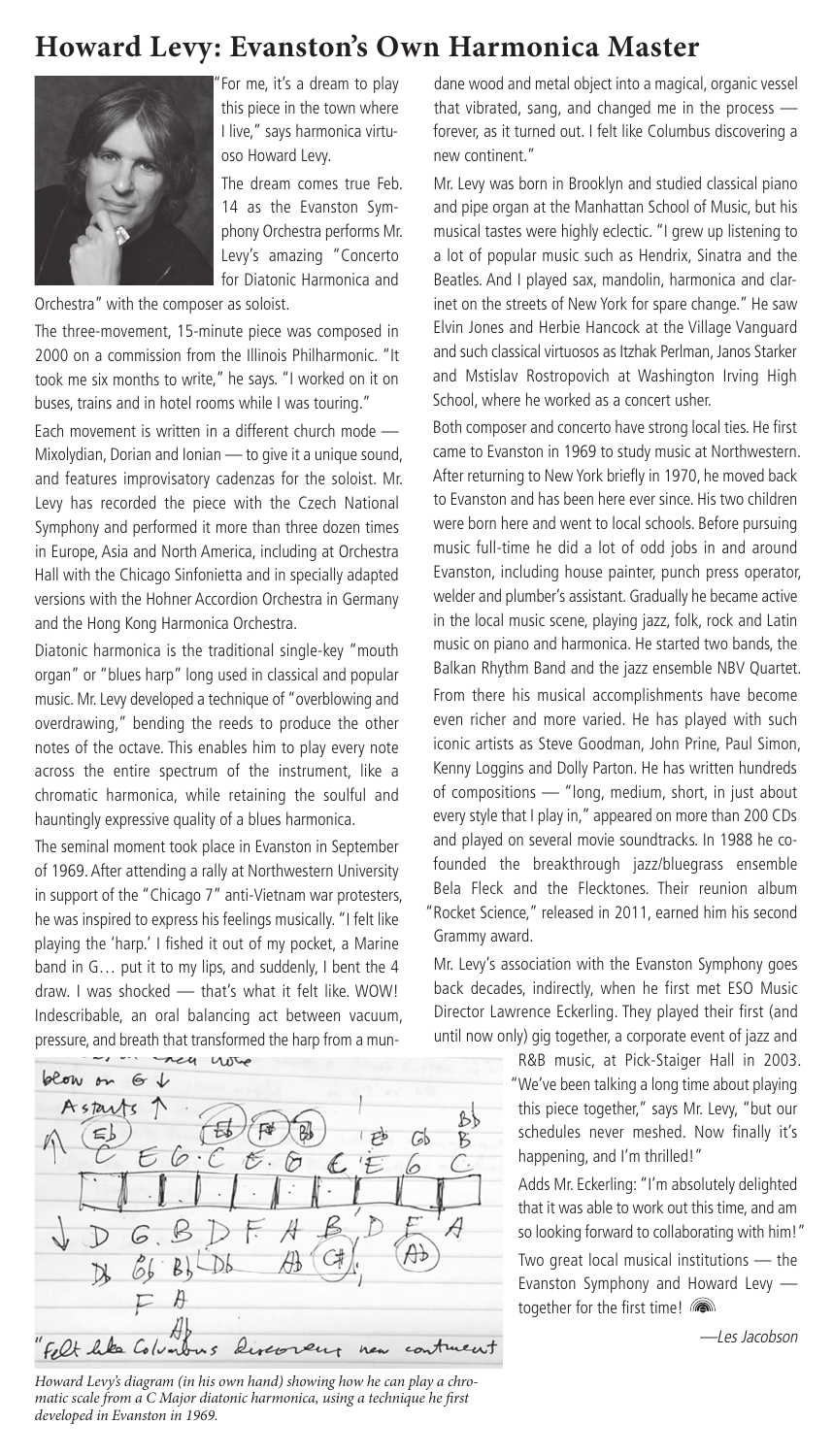## **Joyful Collaboration in Evanston — Worth the Work for All Involved**

is article first appeared in Jennifer Lasik's blog "Evanston Creates (Fine and Performing Arts Blog!)" on December 8.

Sunday marked the third year that I have attended the Evanston Symphony Orchestra Holiday Concert. Each year it has been a treat, with multiple local groups participating, doing the best-of-the-best holiday music,which I can personally never get enough of until January 1st when I abolish all things old and welcome the New Year, shifting my focus to my many, many, many, many, many resolutions.

But this year … this year trumped everything. It wasn't just "the best yet" … something exploded and the concert seemed like the shortest in the history of Evanston and left all us wanting more and a little shocked that it was "over already" even though the length remained the same as previous years.

It was, in a word, glorious.

In fact, I was so moved by the whole production that I feel a profound sadness for every single person who didn't get to experience those couple of hours with me.

This admiration seems over-the-top, even for me, I know. And yet, it's not. It is not. Since exiting ETHS late Sunday afternoon, I have been thinking about what made the event so effective.

It absolutely was the collaborative effort of the groups involved. Not one of the groups —gorgeous, brilliant and talented though they are — could have singularly had the same effect. Collaboration can be difficult, time-consuming, compromising, uncomfortable and inconvenient. But it can also be inspiring, rewarding and successful. The ESO Holiday Concert, in conjunction with the Evanston Children's Choir, the Evanston Dance Ensemble, the North Shore Choral Society, the ETHS high school a cappella group and the Evanston Symphony Orchestra Holiday Gospel Choir, is a model for when it works — really works.

These are some of the reasons it worked, and something to take into the New Year.

#### **1. Common Project Goal.**

All partners clearly understood and contributed to the goal, to execute an arts performance that celebrated and ushered in the 2015 holiday season and showcased their



Evanston Dance Ensemble dance to Tchaikovsky's Nutcracker Suite with the Evanston Symphony Orchestra

respective and collective talent and skill. They also shared an interest in expanding and diversifying their program, performers and audience members.

#### **2. Care in Selecting Project Partners.**

The orchestra was able to select partners who complemented what they offer without forcing compromise or mission-creep. Each group added a genre, a visual impact, an age variance or some other piece to add to the broad appeal and interest without losing quality.

#### **3. True Integration of Artists.**

Sometimes what we call collaboration is actually just sharing a venue and audience and doing our own separate pieces. In this case, the partners performed with one another, sharing the spotlight, the leadership, the creative energy and the outcome. ESO played the music for the dance ensemble and choral groups. The choral groups performed together for the finale, with all musicians accompanying. The groups were at times directed by each other's directors (which is not an easy thing to manage!) These were not partners-on-paper. It was total integration and it worked beautifully.

#### **4. Attention to Logistics.**

The performance was extremely organized. Each group knew precisely when and where it was entering and exiting the program, and movement between set-ups had clearly been practiced so that downtime was kept to an absolute minimum. The groups were strategic about where to place the intermission to make stage management easier as well. The program moved from one part to another with seamless transitions that did not drain the attention span of the viewers.

As an arts administrator, I looked at an amazing experience and gave a lot of thought to the planning, organization, communication and TIME it must have taken to put it all together. Most people in the audience just knew they had been gifted with "inspirational," "joyful," "exciting," "fun" and "wonder." Hopefully that makes it worth the extra work for all organizations involved.

> Cheers to a job well done, Evanston arts. May your successful event give other arts organizations the courage and desire to pool resources and talent to the benefit of our entire community.

Thank you for making the season #joyful.

—Jennifer Lasik Cultural Arts Coordinator for the City of Evanston